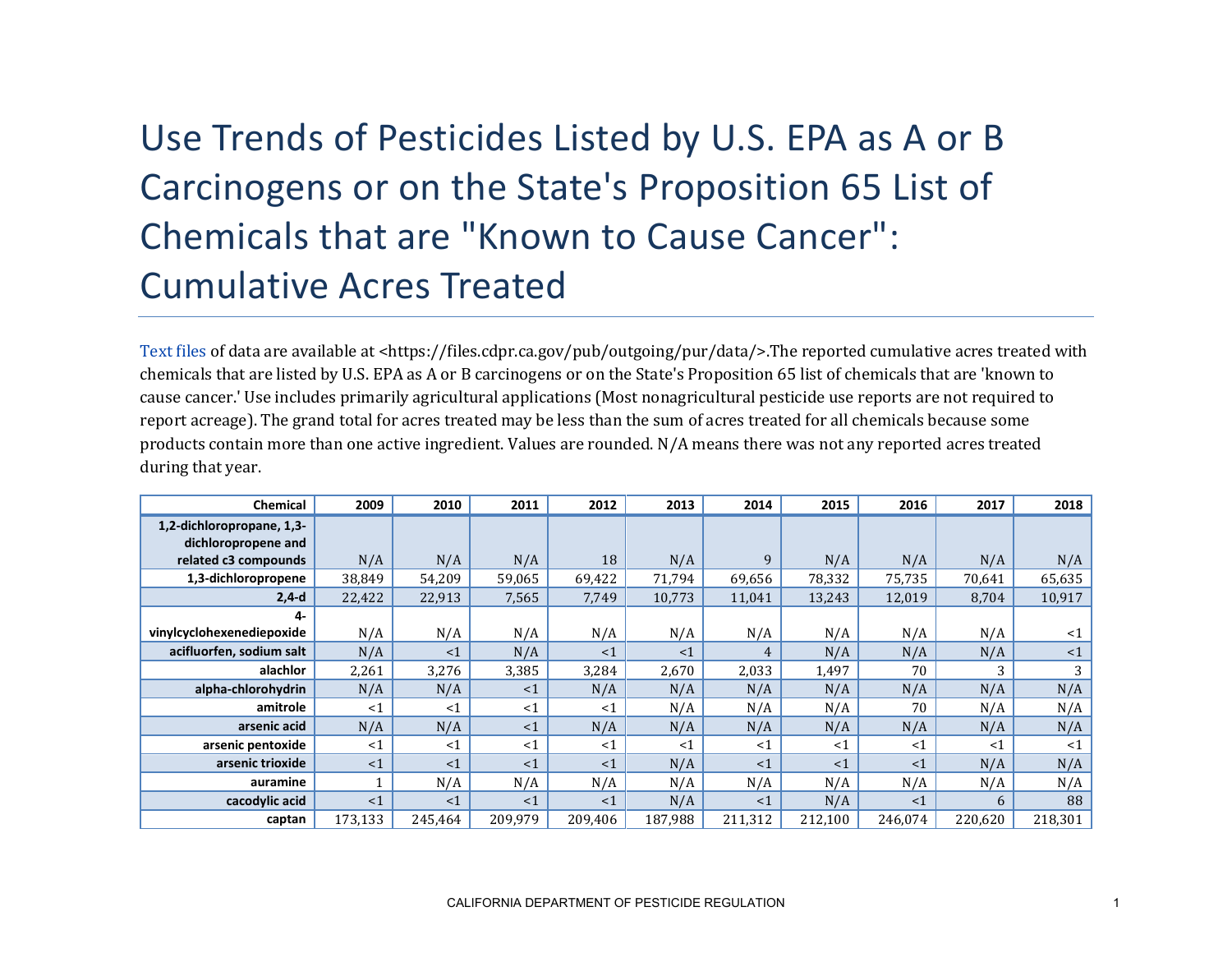| <b>Chemical</b>                  | 2009      | 2010         | 2011           | 2012           | 2013      | 2014           | 2015         | 2016           | 2017           | 2018      |
|----------------------------------|-----------|--------------|----------------|----------------|-----------|----------------|--------------|----------------|----------------|-----------|
| carbaryl                         | 107,934   | 81,683       | 68,394         | 97,229         | 96,647    | 108,805        | 136,319      | 116,667        | 106,737        | 99,446    |
| carbon tetrachloride             | <1        | N/A          | <1             | <1             | N/A       | <1             | <1           | <1             | <1             | N/A       |
| chlordane                        | 8         | <1           | N/A            | $<1$           | N/A       | N/A            | <1           | N/A            | <1             | ${<}1$    |
| chlordecone                      | N/A       | N/A          | <1             | <1             | <1        | <1             | <1           | <1             | $<$ 1          | <1        |
| chlorothalonil                   | 378,600   | 493,216      | 588,777        | 571,892        | 530,262   | 566,228        | 541,345      | 542,115        | 584,820        | 548,568   |
| chromic acid                     | $\leq 1$  | <1           | <1             | <1             | <1        | <1             | <1           | <1             | <1             | <1        |
| creosote                         | 2         | N/A          | N/A            | N/A            | <1        | N/A            | <1           | N/A            | N/A            | <1        |
| daminozide                       | 2,111     | 4,357        | 2,430          | 2,981          | 2,546     | 2,443          | 2,408        | 2,083          | 2,258          | 2,241     |
| ddvp                             | 2,685     | 1,880        | 5,184          | 6,530          | 5,593     | 3,307          | 6,282        | 3,317          | 787            | 12        |
| ddvp, other related              | 2,017     | 410          | 1,945          | 5,442          | 5,537     | 3,301          | 5,149        | 3,287          | 703            | 10        |
| diclofop-methyl                  | 30        | N/A          | 20             | N/A            | N/A       | N/A            | N/A          | N/A            | N/A            | N/A       |
| diethanolamine                   | N/A       | N/A          | N/A            | N/A            | N/A       | N/A            | 4,872        | 16,766         | 17,244         | 20,205    |
| dioctyl phthalate                | 4,928     | 7,921        | 4,741          | 5,311          | 3,188     | 1,885          | 626          | 76             | N/A            | 46        |
| dipropyl                         |           |              |                |                |           |                |              |                |                |           |
| isocinchomeronate                | <1        | 19           | $<$ 1          | <1             | <1        | <1             | $\mathbf{1}$ | <1             | <1             | $<$ 1     |
| diuron                           | 405,973   | 520,587      | 691,396        | 555,459        | 440,233   | 342,061        | 279,721      | 330,900        | 408,775        | 352,394   |
| ethoprop                         | 4,293     | 1,348        | 1,892          | 541            | 676       | 844            | 591          | 575            | 582            | 1,712     |
| ethyl acrylate                   | N/A       | 72           | 88             | N/A            | 24        | 222            | <1           | <1             | N/A            | N/A       |
| ethylene dibromide               | $<$ 1     | N/A          | N/A            | <1             | N/A       | N/A            | <1           | N/A            | N/A            | N/A       |
| ethylene oxide                   | 60        | N/A          | N/A            | <1             | N/A       | $\leq$ 1       | N/A          | N/A            | N/A            | N/A       |
| fenoxycarb                       | 353       | 100          | 107            | 110            | 37        | 58             | 15           | 33             | 76             | 20        |
| folpet                           | N/A       | ${<}1$       | N/A            | $\leq 1$       | ${<}1$    | ~1             | ${<}1$       | $<1\,$         | 3              | N/A       |
| formaldehyde                     | 5         | $\mathbf{1}$ | 6              | $\overline{4}$ | 52        | $\overline{2}$ | 30           | <1             | $\leq 1$       | ${<}1$    |
| glyphosate                       | 1,708     | 1,741        | 1,808          | 508            | 451       | <1             | 24           | $\overline{c}$ | 23             | ${<}1$    |
| glyphosate, diammonium           |           |              |                |                |           |                |              |                |                |           |
| salt                             | 58,768    | 16,353       | 8,559          | 3,287          | 2,938     | 3,381          | 1,173        | 665            | 308            | 22        |
| glyphosate,                      |           |              |                |                |           |                |              |                |                |           |
| dimethylamine salt               | 897       | 3,847        | 6,291          | 9,406          | 9,707     | 25,463         | 34,323       | 36,507         | 35,727         | 37,632    |
| glyphosate,                      |           |              |                |                |           |                |              |                |                |           |
| isopropylamine salt              | 2,733,831 | 2,872,797    | 2,594,759      | 2,379,745      | 2,425,424 | 2,322,698      | 2,184,853    | 2,166,537      | 2,278,594      | 2,378,762 |
| glyphosate,<br>monoammonium salt | 11,367    | 11,443       | 12,479         | 545            | 19,922    | 11,919         | 6,446        | 5,786          | 359            | 883       |
| glyphosate, potassium salt       | 1,633,054 | 1,961,989    | 2,899,024      | 3,151,422      | 3,130,438 | 3,110,231      | 3,426,729    | 3,397,714      | 3,280,889      | 3,218,657 |
| glyphosate-trimesium             | 2,023     | 295          | 431            | 172            | 43        | 450            | N/A          | N/A            | 90             | 30        |
| heptachlor                       | N/A       | N/A          | N/A            | <1             | N/A       | N/A            | N/A          | N/A            | $<$ 1          | ${<}1$    |
| imazalil                         | <1        | 26           | $\overline{2}$ | $\leq 1$       | <1        | 32             | $\mathbf{1}$ | 50             | $\overline{2}$ | <1        |
| iprodione                        | 434,812   | 578,691      | 638,632        | 529,986        | 479,106   | 459,139        | 407,066      | 519,831        | 479,159        | 141,247   |
| kresoxim-methyl                  | 180,877   | 236,638      | 280,738        | 192,745        | 199,709   | 210,369        | 172,536      | 177,876        | 177,275        | 150,966   |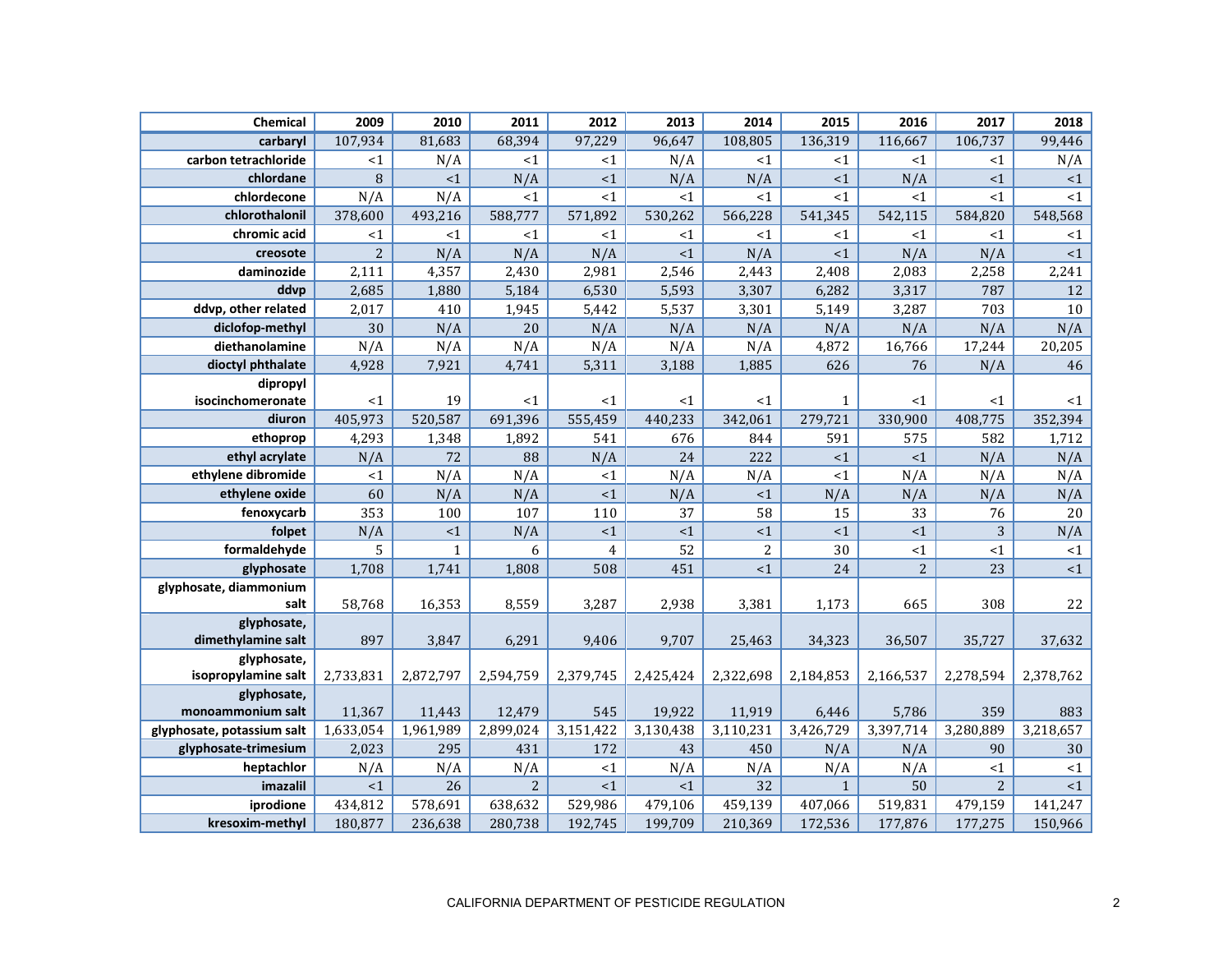| Chemical              | 2009           | 2010           | 2011         | 2012         | 2013           | 2014         | 2015            | 2016           | 2017           | 2018       |
|-----------------------|----------------|----------------|--------------|--------------|----------------|--------------|-----------------|----------------|----------------|------------|
| lindane               | 10             | 31             | $\mathbf{1}$ | N/A          | $\overline{1}$ | N/A          | $\overline{28}$ | N/A            | N/A            | N/A        |
| malathion             | 277,706        | 434,717        | 281,044      | 271,627      | 289,749        | 285,266      | 266,825         | 218,282        | 204,397        | 216,638    |
| mancozeb              | 146,402        | 433,887        | 634,712      | 678,932      | 675,754        | 711,031      | 740,602         | 830,305        | 857,513        | 715,654    |
| maneb                 | 471,837        | 290,266        | 40,588       | 4,559        | 1,524          | 1,006        | 425             | 987            | 1,286          | 75         |
| metam-sodium          | 75,735         | 72,748         | 71,003       | 58,998       | 28,105         | 24,422       | 24,254          | 19,437         | 17,423         | 20,139     |
| methyl eugenol        | N/A            | N/A            | <1           | N/A          | <1             | N/A          | N/A             | <1             | <1             | <1         |
| methyl iodide         | N/A            | N/A            | 279          | 37           | N/A            | N/A          | N/A             | N/A            | N/A            | N/A        |
| methylene chloride    | <1             | ${<}1$         | ${<}1$       | ${<}1$       | ${<}1$         | <1           | ${<}1$          | $<1\,$         | $<1\,$         | ${<}1$     |
| metiram               | N/A            | N/A            | $<1$         | <1           | <1             | ~1~          | <1              | <1             | <1             | <1         |
| naphthalene           | N/A            | 3              | <1           | N/A          | <1             | N/A          | N/A             | N/A            | <1             | $\leq 1$   |
| nitrapyrin            | 88             | 111            | N/A          | <1           | $\mathbf{1}$   | N/A          | <1              | <1             | N/A            | 34         |
| nitrofen              | $\overline{c}$ | N/A            | N/A          | N/A          | N/A            | N/A          | N/A             | N/A            | N/A            | N/A        |
| ortho-phenylphenol    | 49             | 58             | 117          | 85           | 130            | 104          | 329             | 264            | 71             | 175        |
| ortho-phenylphenol,   |                |                |              |              |                |              |                 |                |                |            |
| sodium salt           | $\leq 1$       | <1             | <1           | <1           | <1             | $\leq 1$     | <1              | $\overline{2}$ | N/A            | N/A        |
| oryzalin              | 236,566        | 217,193        | 294,499      | 263,649      | 203,850        | 203,504      | 162,536         | 90,433         | 106,348        | 92,190     |
| oxadiazon             | 1,451          | 1,712          | 927          | 1,148        | 1,511          | 1,239        | 1,777           | 1,067          | 1,151          | 1,072      |
| oxythioquinox         | $\overline{4}$ | $\overline{4}$ | $\mathbf{1}$ | $\mathbf{1}$ | <1             | <1           | N/A             | 7              | N/A            | $\sqrt{2}$ |
| para-dichlorobenzene  | <1             | <1             | <1           | <1           | <1             | N/A          | N/A             | N/A            | $\leq 1$       | ${<}1$     |
| parathion             | 195            | 56             | 68           | 15           | <1             | $\mathbf{1}$ | 207             | 82             | 60             | ${<}1$     |
| pentachlorophenol     | N/A            | $\overline{4}$ | $\mathbf{1}$ | 15           | 170            | 3            | 5               | 97             | 296            | 413        |
| pirimicarb            | ${<}1$         | <1             | $\leq 1$     | N/A          | N/A            | N/A          | N/A             | N/A            | N/A            | N/A        |
| potassium dichromate  | N/A            | N/A            | N/A          | N/A          | <1             | N/A          | <1              | N/A            | N/A            | N/A        |
| potassium n-          |                |                |              |              |                |              |                 |                |                |            |
| methyldithiocarbamate | 38,277         | 41,444         | 44,079       | 50,361       | 46,861         | 39,708       | 48,504          | 49,022         | 47,542         | 45,459     |
| propargite            | 174,063        | 137,106        | 142,430      | 114,213      | 121,952        | 104,758      | 87,943          | 87,430         | 106,305        | 97,880     |
| propoxur              | 356            | <1             | 3            | <1           | $\overline{4}$ | 179          | 39              | 19             | <1             | 25         |
| propylene oxide       | ${<}1$         | $<1\,$         | <1           | 288          | $\mathbf{q}$   | <1           | <1              | <1             | 14             | <1         |
| propyzamide           | 102,176        | 69,328         | 61,014       | 57,625       | 51,921         | 51,307       | 49,022          | 110,588        | 122,543        | 122,108    |
| pymetrozine           | 30,516         | 40,675         | 29,669       | 33,655       | 37,201         | 42,540       | 30,716          | 42,744         | 36,824         | 52,233     |
| resmethrin            | 11             | <1             | 6            | 4            | 436            | 18           | 7               | 3              | $<$ 1          | 21         |
| s,s,s-tributyl        |                |                |              |              |                |              |                 |                |                |            |
| phosphorotrithioate   | 7,182          | 15,785         | 27,139       | 21,894       | 22,774         | 15,139       | 7,582           | 7,725          | 10,624         | 11,007     |
| sedaxane              | N/A            | N/A            | N/A          | N/A          | N/A            | N/A          | N/A             | <1             | $\overline{4}$ | N/A        |
| sodium dichromate     | N/A            | N/A            | N/A          | N/A          | N/A            | <1           | N/A             | N/A            | N/A            | N/A        |
| spirodiclofen         | 148,338        | 99,851         | 72,318       | 83,110       | 135,077        | 124,024      | 97,629          | 107,825        | 121,796        | 120,400    |
| terrazole             | 711            | 5,107          | 443          | 579          | 414            | 660          | 255             | 175            | 283            | 239        |
| tetrachloroethylene   | ${<}1$         | <1             | ${<}1$       | ${<}1$       | ${<}1$         | <1           | <1              | <1             | <1             | $<\!1$     |